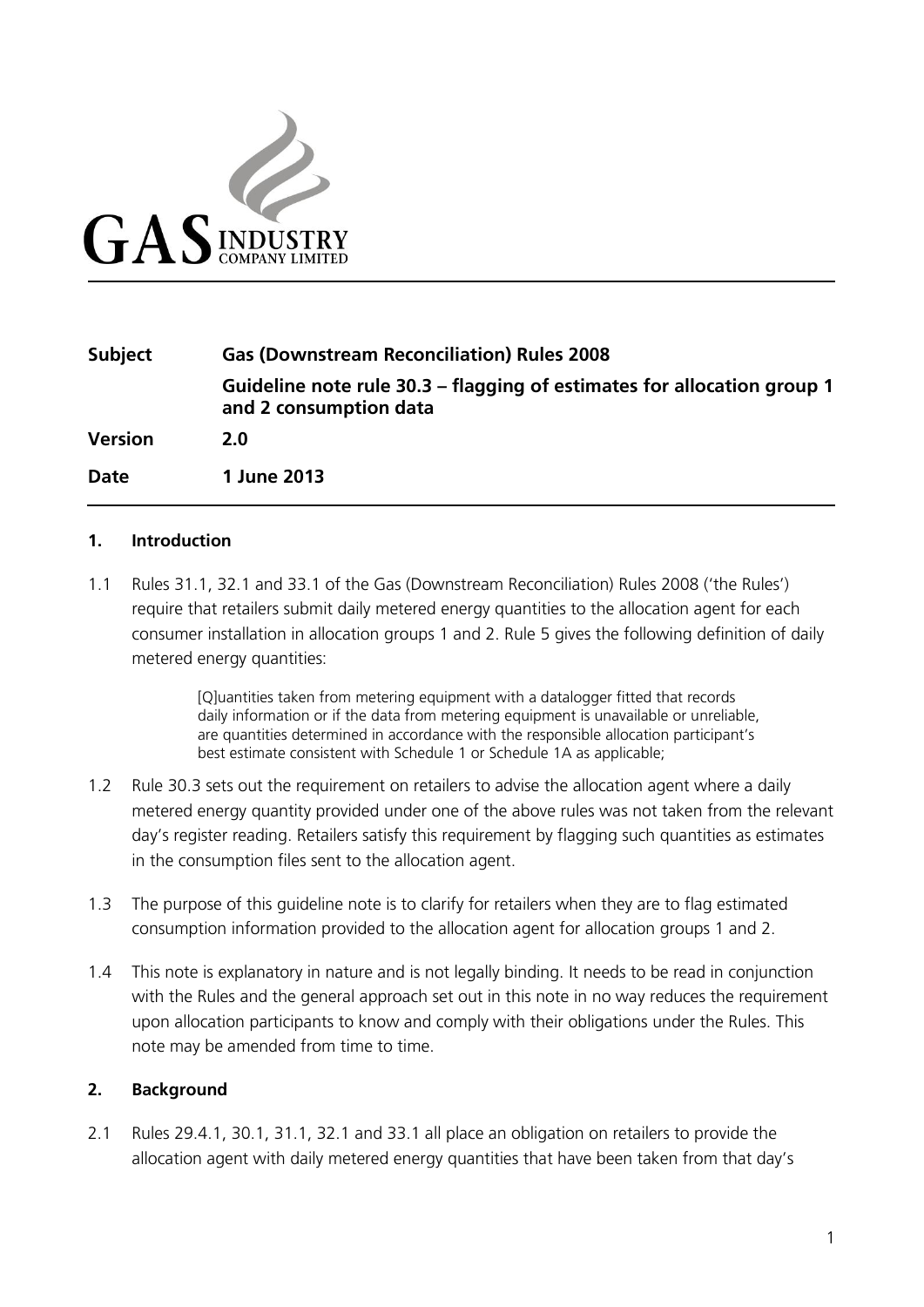register reading for each consumer installation in allocation groups 1 and 2. These quantities must be provided to the allocation agent by:

- (a) 1200 hours on the  $4<sup>th</sup>$  business day of the month that immediately follows the consumption period to which the information relates, for initial allocation;
- (b) 0800 hours on the 9<sup>th</sup> business day of the 4<sup>th</sup> month that follows the consumption period to which the information relates, for interim allocation; and
- (c) 0800 hours on the 14<sup>th</sup> business day of the 13<sup>th</sup> month that follows the consumption period to which the information relates, for final allocation.
- 2.2 If, for whatever reason, a retailer is unable to provide the allocation agent with daily metered energy quantities from that day's register reading for a consumer installation in allocation groups 1 or 2 per the requirement in rules 31.1, 32.1 and 33.1, then rule 30.3 applies. Specifically, in accordance with the definition of daily metered energy quantities in rule 5 and Schedule 1, a retailer must provide its best estimate of consumption information to the allocation agent, and advise the allocation agent of the fact that it is an estimate provided in accordance with rule 30.3.

# **3. Advising the allocation agent of estimated allocation group 1 or 2 consumption information**

- 3.1 The rule 30.3 requirement to advise the allocation agent of daily metered energy quantities not taken from that day's register reading for a consumer installation in allocation groups 1 or 2 is the reason for the 'estimate indicator' field in the GAS050 file format determined by Gas Industry  $Co.<sup>1</sup>$  $Co.<sup>1</sup>$  $Co.<sup>1</sup>$
- 3.2 It is important to note that the 'estimate indicator' field in the GAS050 applies, and therefore needs to be completed, for each allocation submission (ie initial, interim, and/or final allocations<sup>[2](#page-1-1)</sup>) for each day of a consumption period where data is unavailable.
- 3.3 If, for example, the data for an allocation group 1 or 2 consumer installation is unrecoverable, then the retailer will need to provide its best estimate of consumption information to the allocation agent for not only the initial allocation undertaken for that consumption period, but also for the interim and final allocations (and as required, for any special allocations). In addition, for each allocation, the retailer will need to flag this estimated allocation group 1 or 2 consumption information in the GAS050 file. On the other hand if the data is unavailable at the initial allocation due to a telemetry issue but can be obtained in time for submission at the interim and final allocations, then estimation is only required (and should only be flagged) at the initial.

<span id="page-1-0"></span> <sup>1</sup> See ['Notice by the Industry Body \(Gas Industry Co\) under rule 25 of the Gas \(Downstream Reconciliation\) Rules 2008 specifying information](http://www.gasindustry.co.nz/sites/default/files/u21/File_formats_notice_v1.2_final_148466.1.pdf)  [exchange file formats'](http://www.gasindustry.co.nz/sites/default/files/u21/File_formats_notice_v1.2_final_148466.1.pdf), version 1.2, dated 3 November 2008.<br><sup>2</sup> Including, as required, for any special allocations.

<span id="page-1-1"></span>